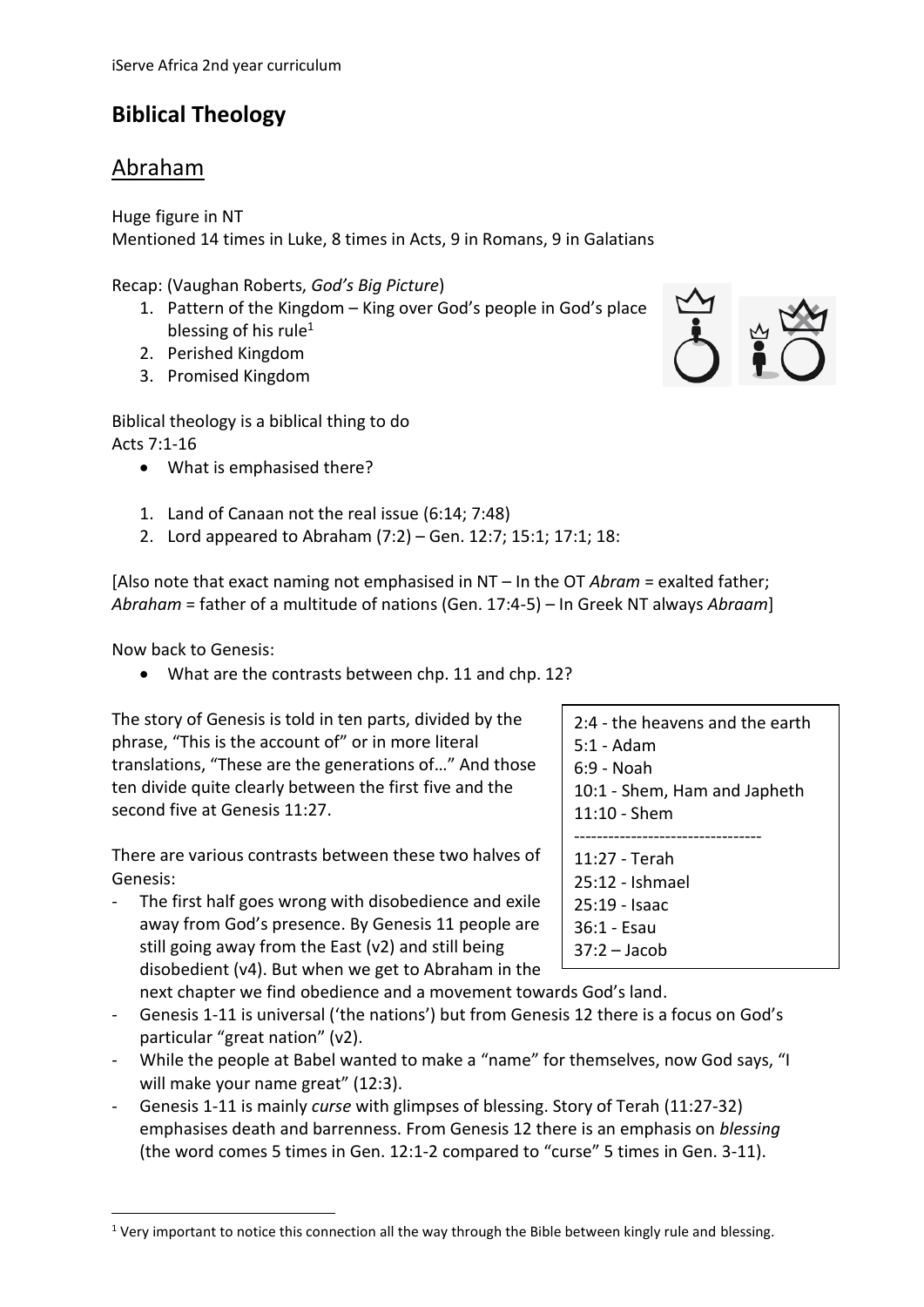What are the elements of the Promise given to Abraham in Gen. 12:1-8?

#### PEOPLE / Nation

PLACE / land

BLESSING / being a blessing to the nations – reminder of Gen. 1:28

Great name (but then he calls on the Name – v8)

Offspring/descendants/posterity/Seed - goes back to Gen. 3:15 - 'seed' mentioned 48 times in Genesis!

#### Galatians 3

Learn 5 things about the Abrahamic covenant/promise

- 1. The Abrahamic covenant was a faith covenant justification by faith from the beginning (v6); the descendants of Abraham have always been those who share his faith (v7, 29)
- 2. The Abrahamic covenant = the gospel (v8); the Abrahamic covenant blessings are justification (v6-9), the gift of the Spirit (v14), and adoption (v26)
- 3. The Abrahamic covenant is with Christ from beginning (v16-18) he is not only the fulfilment of the covenant but a party to the covenant from the start
- 4. The Abrahamic covenant is underwritten/paid by Christ (v13-14)
- 5. The Abrahamic covenant comes before, underlies and outlives the Law (v15-29) the Law is an extra layer on top, a temporary parenthesis to teach Israel certain things



Now back to Genesis:

Genesis 12:10-20 – danger to the seed, notice lots of interactions with Gentiles in Abraham narrative

Genesis 13 – separation (Genesis is a book of separations); repeat of promise v14-18 Genesis 14 – interaction with Gentiles; Melchizedek

- 1. King we need a king restore kingdom
- 2. Of Salem where the story is all headed
- 3. Of righteousness just before ch. 15 the great chapter of righteousness (also a big issue in ch. 18 and 19)
- 4. First mention of a priest in the Bible long before Levitical
- 5. Blesses reminds us of blessings of ch. 12

Genesis 15

• Read chapter together with Jeremiah  $34:18-19$  – what is going on?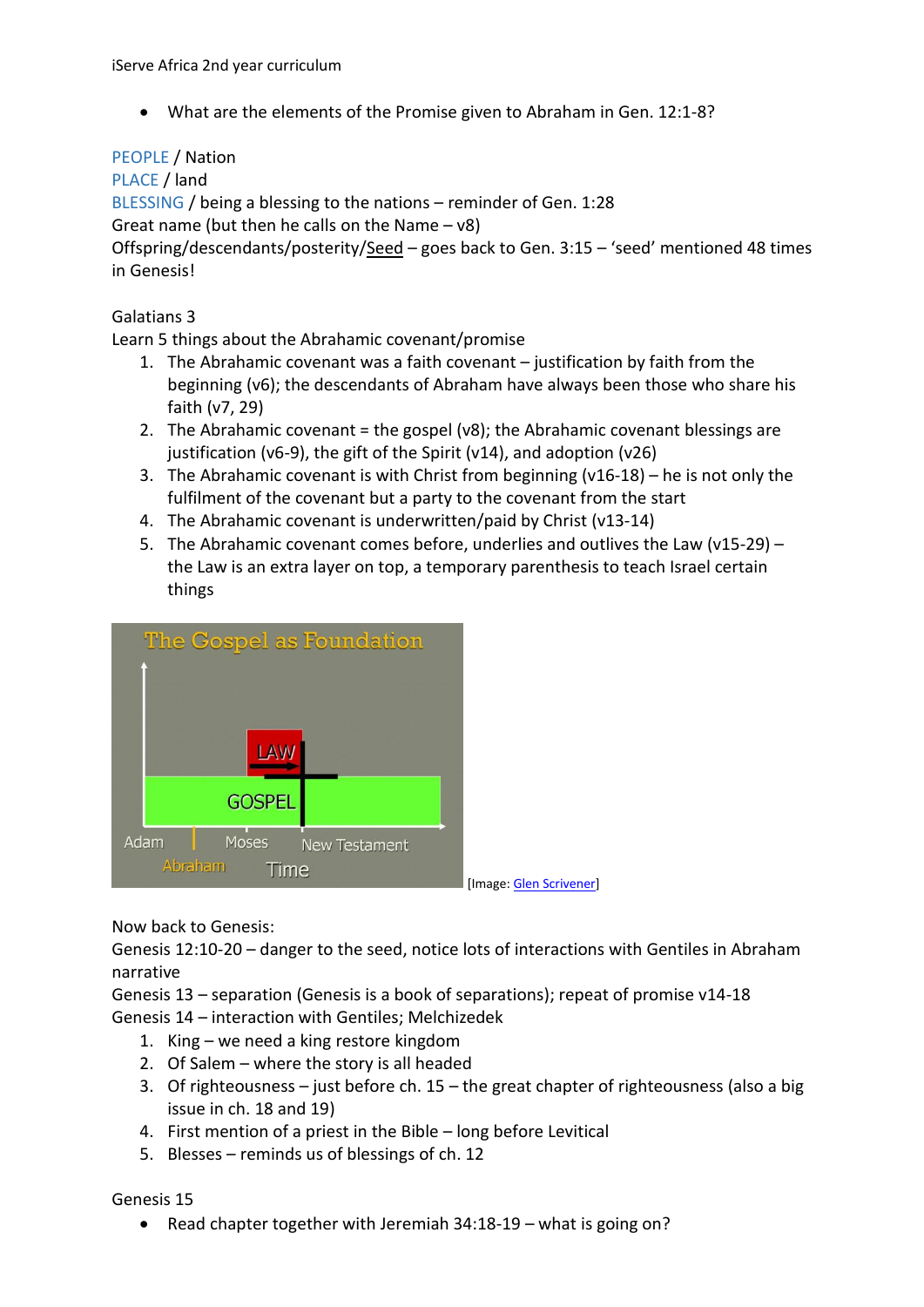Genesis 15 is a key chapter in Genesis (and in the whole Bible) because it is here that we find:

- Covenant – God gave Abram a promise at Genesis 12 but here in chapter 15 the LORD formally 'cuts' (makes) the great covenant of grace (v18). Most amazingly,

when we compare the strange night-time events of this chapter with the covenant ceremony described in Jeremiah 34:18-19 we see that one party is sleeping (cf. Gen. 2:21) and meanwhile God *alone*, in the form of fire (cf. Ex. 3:2; 13:21; 19:18), passes through the halves animals, taking on the full responsibilities of covenant keeping and of being torn apart if it is broken.

The Word of the LORD comes to Abram - God spoke to Abraham in Genesis 12 but in chapter 15 we are told twice of the 'Word of the LORD' - something (or someone) who will become hugely important as we move through Bible history.



- Stars The first mention of these since the opening verses of Genesis; suggesting a new creative work (cf. Rom. 4:17; 2 Cor. 4:6).
- Faith It was implicit at Genesis 12 but here in Genesis 15 it is explicit (the first use of the word in the Bible).
- Righteousness We have already heard that Noah was righteous (Gen. 6:9) but here for the first time we find out that righteousness is something that can be credited to someone who simply believes God's promises.

------------------------------------------------------------------------------------------------------------

Gen. 16 – Son of the flesh

- concern for and sovereign providence over the nations (cf. Acts 17:26)

Gen. 17

 $\overline{a}$ 

- With a marriage covenant what are the:
	- o Parties?

o Promises?

o Terms?

o Terms? o Duration?

o Duration?

- o Sign?
- What things do we notice about this covenant in Genesis 17?
	- o Parties?
	- o Promises?
- 

- o Sign?
- Father of a multitude of nations spiritual international descendants
- Kings v6, 16 we need a king to restore the kingdom<sup>2</sup>
- Offspring, generations, household  $v7$ , 9-14
	- $\circ$  Covenant sign given even to those outside covenant choice v18-27
- Everlasting covenant  $v7$ , 13, 19

<sup>&</sup>lt;sup>2</sup> In some ways Abraham is a kingly figure (Gen. 23:6).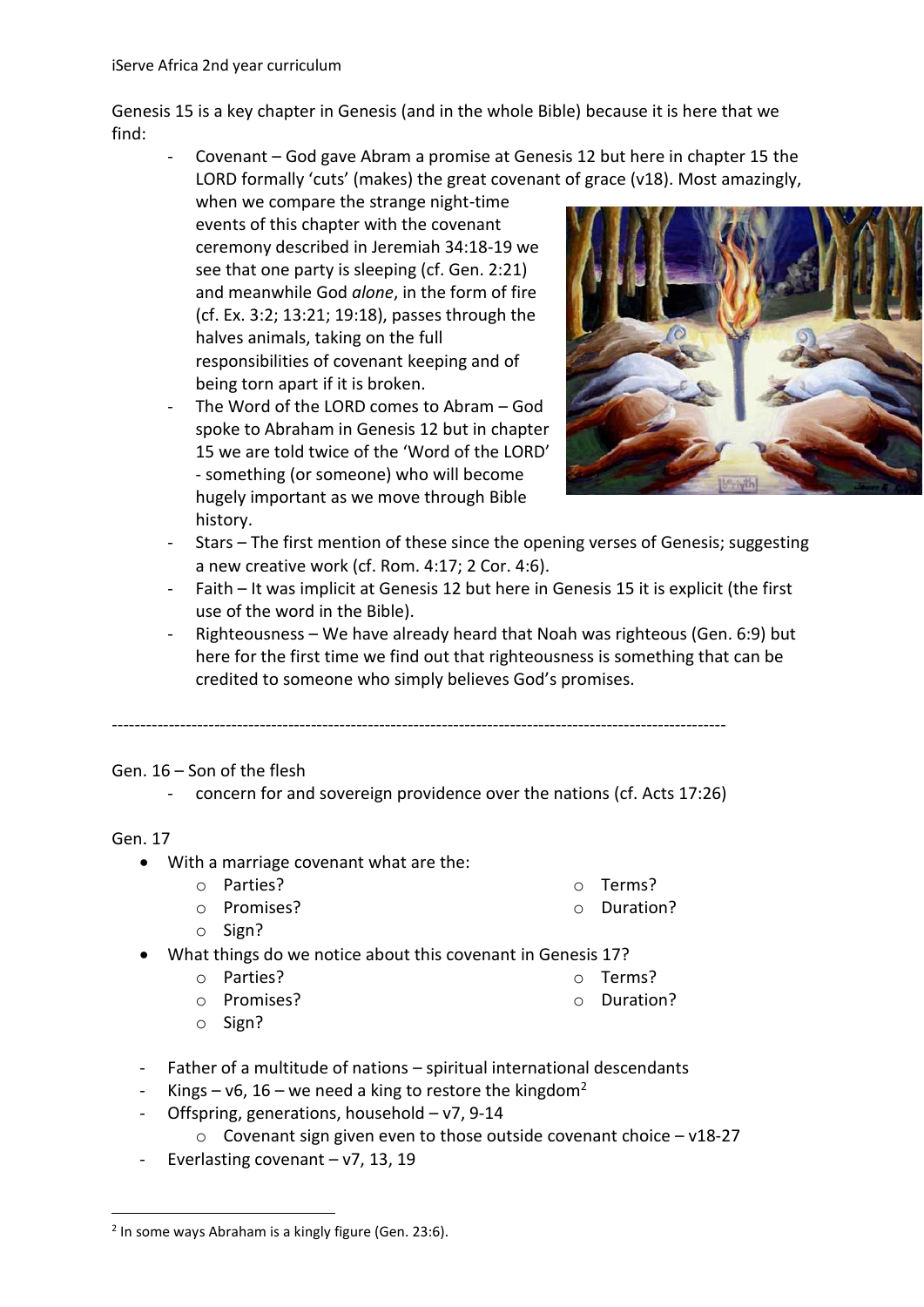- Is it really an *everlasting* covenant?

Are there 2 peoples of  $God^3$  – Israel who physical inherits land (Abrahamic covenant) and the Church which is promised has spiritual blessings (New covenant)?

Compare Lev. 26:40-42; Ezekiel 16:60; 36:24-29; 37:24-28; Luke 1:32-33, 54-55, 71-75 – notice Israel, King, Land, Multitude in the new everlasting covenant. N.B. to 'remember' a covenant means to activate it (e.g. Gen. 8:1; Exodus 2:23-25)

So what is the relationship between the Abrahamic everlasting covenant and the New everlasting covenant? Who are they for? Are they two or one?<sup>4</sup>



So what is 'new' about the New Covenant? (Jer. 31:31) – it is new in contrast to the Mosaic Law covenant (Jer. 31:32), in outpouring of Spirit and priesthood of all believers (Jer. 31:34)

Romans 4

- Always been justification by faith (v3,11-13,22-25) we justified in same way he was
- Abraham was ungodly  $(v5)^5$
- Abraham was uncircumcised (v9-11) Faith before circumcision
- $\bullet$  Sign = seal of faith (v11) but given even to children
- Uncircumcised can be 'circumcised' children of Abraham if have faith (v12, 16-17 cf. 2:28-29) – confirmation that this is what Gen. 17:5 meant – spiritual international descendants – cf. the tree of Rom. 11:17-24 – one people of God by faith
- Promise of land was promise of world  $(v13)^6$

Genesis 18-21 – lots of interaction with gentiles, sojourning, son of promise, righteousness, judgement and salvation

Read Genesis 22:

What are the wonderful pointers to Christ and the Cross here?

Moriah – 2 Chronicles 3:1

James 2:18-24

**.** 

- Genesis 15 comes before Genesis 22
- Genesis 22 is the fulfilment/outcome/proof of Genesis 15
- Faith produces works Hebrews 11:17
- Justifying faith is sanctifying faith. If no works then faith was not real saving faith

<sup>&</sup>lt;sup>3</sup> This is the view of classic dispensationalism which arose in nineteenth century America and is represented by the Schofield Study Bible. Some more recent progressive/modified dispensationalists have moved to teach that there is one people of God.

<sup>&</sup>lt;sup>4</sup> The position that there is essentially one covenant of grace beginning with Abraham (or perhaps at Gen. 3:15) is called Covenant Theology. Most covenant theologians in the reformed tradition hold that there are two main covenants in the Bible – the covenant of grace and the covenant of works (Mosaic Law). But there are many variations within both the dispensationalist and covenant theology 'camps'.

<sup>&</sup>lt;sup>5</sup> Cf. his interactions with Gentiles and Sarah in Genesis which are often questionable (Gen. 12; 16; 20).

<sup>&</sup>lt;sup>6</sup> Cf. Gen. 15:18 were the promise is of far more than Canaan (cf. Psalm 72:8; Zech. 9:10).